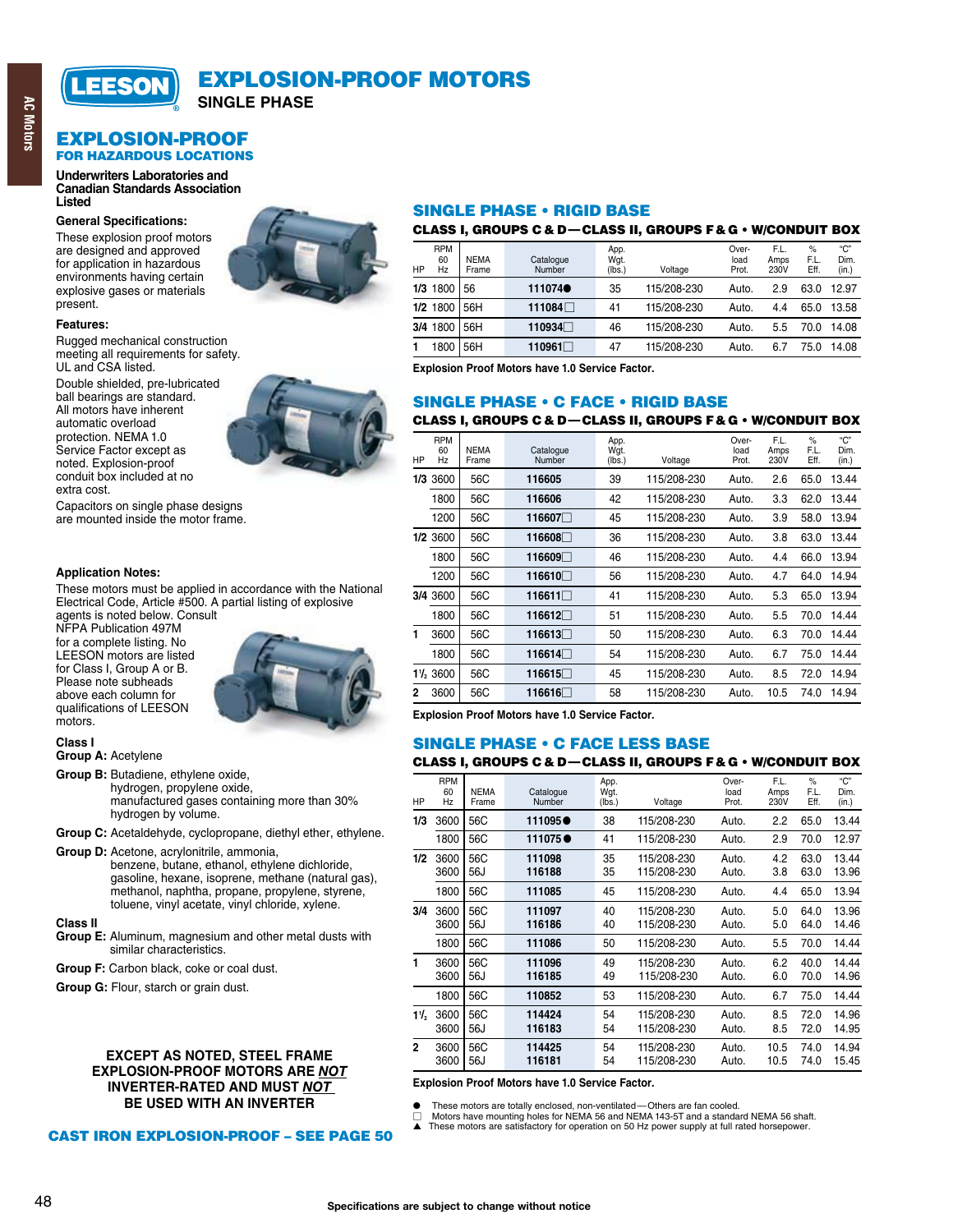

## **EXPLOSION-PROOF MOTORS**

**THREE PHASE** 





#### **THREE PHASE . RIGID BASE CLASS I, GROUPS C & D-CLASS II, GROUPS F & G . W/CONDUIT BOX**

| HP             | <b>RPM</b><br>60<br>Hz | NEMA<br>Frame | Catalogue<br>Number | App.<br>Wqt.<br>(lbs.) | Voltage     | Over-<br>load<br>Prot. | F.L.<br>Amps<br>230V | $\%$<br>F.L.<br>Eff. | "C"<br>Dim.<br>(in.) |
|----------------|------------------------|---------------|---------------------|------------------------|-------------|------------------------|----------------------|----------------------|----------------------|
| 1/3            | 3600                   | 56            | 117571 <sup>●</sup> | 33                     | 575         | Auto.                  | 0.5                  | 77.0                 | 11.97                |
|                | 1800                   | 56            | 111932●▲            | 28                     | 208-230/460 | Auto.                  | 1.3                  | 76.0                 | 10.97                |
|                | 1200                   | 56H           | 111940 <sup></sup>  | 39                     | 208-230/460 | Auto.                  | 1.5                  | 70.0                 | 13.97                |
| 1/2            | 3600                   | 56            | 117572 <sup>●</sup> | 39                     | 575         | Auto.                  | 0.6                  | 76.0                 | 12.47                |
|                | 3600                   | 56            | 111934              | 39                     | 208-230/460 | Auto.                  | 1.6                  | 76.0                 | 12.47                |
|                | 1800                   | 56            | 111929●▲            | 32                     | 208-230/460 | Auto.                  | 1.7                  | 75.0                 | 11.38                |
|                | 1200                   | 56H           | 111938□             | 44                     | 208-230/460 | Auto.                  | 2.0                  | 71.0                 | 13.47                |
| 3/4            | 3600                   | 56            | 117573              | 37                     | 575         | Auto.                  | 1.3                  | 75.5                 | 13.44                |
|                | 3600                   | 56            | 111937              | 37                     | 208-230/460 | Auto.                  | 3.2                  | 75.5                 | 13.44                |
|                | 1800                   | 56            | 111923              | 38                     | 208-230/460 | Auto.                  | 3.0                  | 75.0                 | 13.94                |
| 1              | 3600                   | 56            | 117574              | 34                     | 575         | Auto.                  | 1.4                  | 77.0                 | 13.44                |
|                | 3600                   | 56            | 111942▲             | 34                     | 208-230/460 | Auto.                  | 3.6                  | 77.0                 | 13.44                |
|                | 1800                   | 56H           | 111922□             | 45                     | 208-230/460 | Auto.                  | 3.6                  | 78.0                 | 13.94                |
| $1\frac{1}{2}$ | 3600                   | 143T          | 121961 W            | 49                     | 575         | Auto.                  | 1.6                  | 84.0                 | 14.41                |
|                | 3600                   | 143T          | G120489A            | 46                     | 208-230/460 | Auto.                  | 4.0                  | 82.5                 | 14.41                |
|                | 3600                   | 143T          | 121914 <sub>M</sub> | 49                     | 208-230/460 | Auto.                  | 4.0                  | 84.0                 | 14.41                |
|                | 1800                   | 145T          | G120490             | 56                     | 208-230/460 | Auto.                  | 4.4                  | 84.0                 | 14.41                |
|                | 1800                   | 145T          | 121915 <sub>M</sub> | 59                     | 208-230/460 | Auto.                  | 4.8                  | 86.5                 | 14.41                |
|                | 1800                   | 145T          | 120524              | 52                     | 575         | Auto.                  | 1.8                  | 80.0                 | 14.91                |
|                | 1800                   | 145T          | 121953 <sub>M</sub> | 59                     | 575         | Auto.                  | 1.9                  | 86.5                 | 14.41                |
| $\overline{2}$ | 3600                   | 145T          | 121962 <sub>M</sub> | 55                     | 575         | Auto.                  | 1.9                  | 85.5                 | 14.41                |
|                | 3600                   | 145T          | G120491             | 46                     | 208-230/460 | Auto.                  | 5.2                  | 84.0                 | 15.41                |
|                | 3600                   | 145T          | 121916 ₪            | 55                     | 208-230/460 | Auto.                  | 4.8                  | 85.5                 | 15.41                |
|                | 1800                   | 145T          | G120391             | 56                     | 208-230/460 | Auto.                  | 6.0                  | 84.0                 | 16.91                |
|                | 1800                   | 145T          | 121917 <sub>M</sub> | 60                     | 208-230/460 | Auto.                  | 5.8                  | 86.5                 | 15.41                |
|                | 1800                   | 145T          | G120523             | 59                     | 575         | Auto.                  | 2.0                  | 81.0                 | 15.91                |
|                | 1800                   | 145T          | 121954 <sub>M</sub> | 60                     | 575         | Auto.                  | 2.3                  | 86.5                 | 15.41                |
| 3              | 3600                   | 145T          | 121963 <sub>M</sub> | 56                     | 575         | Auto.                  | 1.9                  | 86.5                 | 15.41                |
|                | 3600                   | 145T          | G120387             | 60                     | 208-230/460 | Auto.                  | 7.4                  | 85.5                 | 15.91                |
|                | 3600                   | 145T          | 121918 <sub>W</sub> | 56                     | 208-230/460 | Auto.                  | 4.8                  | 86.5                 | 15.91                |

Explosion Proof Motors have 1.0 Service Factor.

**THREE PHASE • C FACE WITH BASE** CLASS I, GROUPS C & D-CLASS II, GROUPS F & G . **W/CONDUIT BOX** 

| HP   | <b>RPM</b><br>60<br>Hz | <b>NEMA</b><br>Frame | Catalogue<br>Number | App.<br>Wgt.<br>(lbs.) | Voltage     | Over-<br>load<br>Prot. | F.L.<br>Amps<br>230V | $\%$<br>F.L.<br>Eff. | "С"<br>Dim.<br>(in.) |
|------|------------------------|----------------------|---------------------|------------------------|-------------|------------------------|----------------------|----------------------|----------------------|
| 1/3  | 3600                   | 56C                  | 117564 <sup>.</sup> | 33                     | 575         | Auto.                  | 0.5                  | 77.0                 | 11.97                |
|      | 3600                   | 56C                  | 114625●▲            | 33                     | 208-230/460 | Auto.                  | 1.2                  | 77.0                 | 11.97                |
|      | 1800                   | 56C                  | 111214              | 38                     | 575         | Auto.                  | 0.5                  | 76.0                 | 12.00                |
|      | 1800                   | 56C                  | 114626●▲            | 38                     | 208-230/460 | Auto.                  | 1.3                  | 76.0                 | 12.00                |
| 1/2  | 3600                   | 56C                  | 117565●             | 39                     | 575         | Auto.                  | 0.6                  | 76.0                 | 12.47                |
|      | 3600                   | 56C                  | 114627●*            | 35                     | 208-230/460 | Auto.                  | 1.6                  | 82.5                 | 12.47                |
|      | 1800                   | 56C                  | 111157 <sup>®</sup> | 35                     | 575         | Auto.                  | 0.6                  | 80.0                 | 12.47                |
|      | 1800                   | 56C                  | 114628●▲            | 35                     | 208-230/460 | Auto.                  | 1.7                  | 80.0                 | 12.47                |
|      | 1800                   | 56C                  | 116190#             | 34                     | 208-230/460 | T-stat                 | 2.4                  | 68.0                 | 13.44                |
| 3/4  | 3600                   | 56C                  | 117566              | 37                     | 575         | Auto.                  | 1.3                  | 75.5                 | 13.44                |
|      | 3600                   | 56C                  | 114629              | 33                     | 208-230/460 | Auto.                  | 2.4                  | 75.5                 | 13.44                |
|      | 1800                   | 56C                  | 111216              | 42                     | 575         | Auto.                  | 1.1                  | 72.0                 | 13.94                |
|      | 1800                   | 56C                  | 114630              | 42                     | 208-230/460 | Auto.                  | 2.6                  | 75.0                 | 13.94                |
|      | 1800                   | 56C                  | 116191#             | 38                     | 208-230/460 | T-stat                 | 3.0                  | 75.5                 | 13.44                |
| 1    | 3600                   | 56C                  | 117567              | 34                     | 575         | Auto.                  | 1.4                  | 77.0                 | 13.44                |
|      | 3600                   | 56C                  | 114631              | 34                     | 208-230/460 | Auto.                  | 3.2                  | 77.0                 | 13.44                |
|      | 1800                   | 56C                  | 111160              | 48                     | 575         | Auto.                  | 1.4                  | 85.5                 | 14.50                |
|      | 1800                   | 56C                  | 114632              | 48                     | 208-230/460 | Auto.                  | 3.2                  | 85.5                 | 14.50                |
|      | 1800                   | 145TC                | G121541#            | 44                     | 208-230/460 | T-stat                 | 3.0                  | 82.5                 | 14.50                |
|      | 1800                   | 145TC                | 121919 <sub>M</sub> | 44                     | 208-230/460 | <b>T-Stat</b>          | 3.0                  | 82.5                 | 14.50                |
| 11/2 | 3600                   | 56C                  | 117568              | 42                     | 575         | Auto.                  | 1.7                  | 81.5                 | 13.94                |
|      | 3600                   | 56C                  | 114633              | 42                     | 208-230/460 | Auto.                  | 4.2                  | 81.5                 | 13.94                |
|      | 1800                   | 56C                  | 112101              | 45                     | 575         | Auto.                  | 1.8                  | 80.0                 | 15.94                |
|      | 1800                   | 56HC                 | 114634              | 45                     | 208-230/460 | Auto.                  | 4.4                  | 80.0                 | 15.94                |
|      | 1800                   | 145TC                | G121542#            | 54                     | 208-230/460 | T-stat                 | 4.4                  | 84.0                 | 16.00                |
|      | 1800                   | 145TC                | 121920              | 58                     | 208-230/460 | T-Stat                 | 4.8                  | 86.5                 | 16.00                |
| 2    | 3600                   | 56C                  | 117569              | 51                     | 575         | Auto.                  | 2.2                  | 78.8                 | 13.94                |
|      | 3600                   | 56HC                 | 114635▲             | 51                     | 208-230/460 | Auto.                  | 5.6                  | 78.8                 | 13.94                |
|      | 1800                   | 145TC                | 121964 <sub>M</sub> | 59                     | 575         | Auto.                  | 2.2                  | 84.0                 | 15.53                |
|      | 1800                   | 145TC                | G121543#            | 65                     | 208-230/460 | T-stat                 | 5.6                  | 84.0                 | 16.50                |
|      | 1800                   | 145TC                | 121922              | 66                     | 208-230/460 | <b>T-Stat</b>          | 5.8                  | 86.5                 | 16.50                |
|      | 1800                   | 145TC                | G121182             | 59                     | 208-230/460 | Auto.                  | 5.6                  | 84.0                 | 15.53                |
|      | 1800                   | 145TC                | 121921 M            | 62                     | 208-230/460 | <b>T-Stat</b>          | 5.8                  | 86.5                 | 15.02                |
| 3    | 3600                   | 56C                  | 117570              | 62                     | 575         | Auto.                  | 3.0                  | 84.0                 | 15.44                |
|      | 3600                   | 56HC                 | 114636 <sup>3</sup> | 62                     | 208-230/460 | Auto.                  | 7.6                  | 84.0                 | 15.44                |

<sup>3</sup> Cataloque #114636 is approved for Class I, Group C & D -- Class II, Group F service only.

- These motors are totally enclosed, non-ventilated—Others are fan cooled.<br>  $\Box$  Combination 56H base motors have mounting holes for NEMA 56 and NEMA<br>  $143-5T$  and a standard NEMA 56 shaft.<br>
These motors are satisfactory
- horsepower.
- These motors have a 1.15 S.F.<br>These motors are inverter rated a suitable for use with an inverter. Others  $*$
- are not!<br>
Remium efficiency WATTSAVERe® Motors meet NEMA efficiency requirements.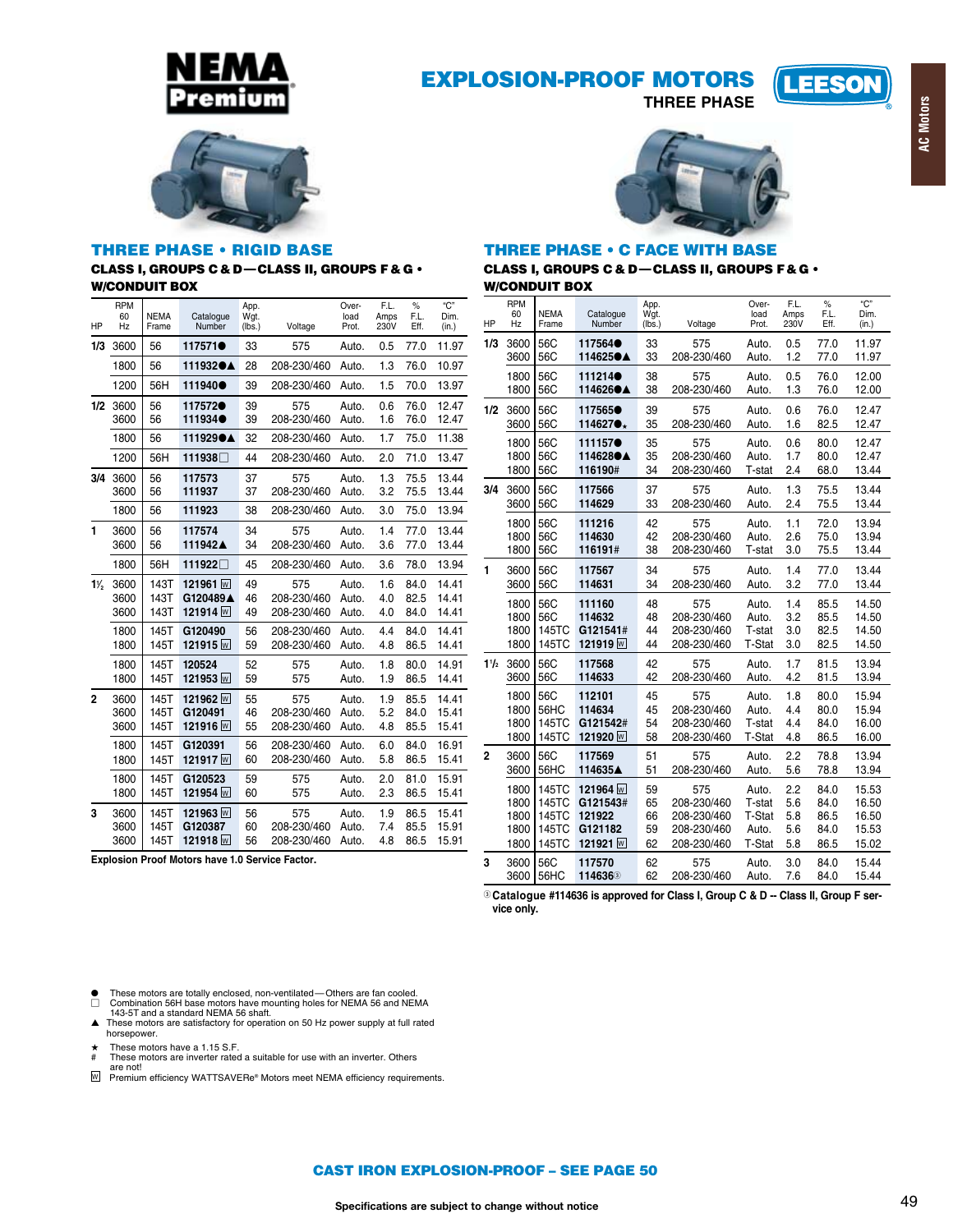

THREE PHASE . CAST IRON

## **EXPLOSION-PROOF**

**FOR HAZARDOUS LOCATIONS** 

#### **Underwriters Laboratories** and Canadian Standards **Association Listed**

#### **General Specifications:**

These explosion proof motors are designed and approved for application in hazardous environments having certain explosive gases or materials present.



#### Features:

Rugged mechanical construction meeting all requirements for safety. UL and CSA listed.

Double shielded, pre-lubricated ball bearings are standard. All motors have inherent automatic overload protection.

NEMA 1.0 service factor on CX Series.

NEMA 1.15 service factor on G Series.

Explosion-proof NEC-size conduit box included at no extra cost.

Normally-closed thermostats are standard.

#### **Application Notes:**

These motors must be applied in accordance with the National Electrical Code, Article #500. A partial listing of explosive agents is noted below. Consult NFPA Publication 497M for a complete listing. No LEESON Motors are listed for Class I, Groups A or B. Please note headings and footnotes for qualifications of specific LEESON motors.

#### Class I

#### Group A: Acetylene

Group B: Butadiene, ethylene oxide, hydrogen, propylene oxide, manufactured gases containing more than 30% hydrogen by volume.

Group C: Acetaldehyde, cyclopropane, diethyl ether, ethylene.

Group D: Acetone, acrylonitrile, ammonia, benzene, butane, ethanol, ethylene dichloride, gasoline, hexane, isoprene, methane (natural gas), methanol, naphtha, propane, propylene, styrene, toluene, vinyl acetate, vinyl chloride, xylene.

#### **Class II**

Group E: Aluminum, magnesium and other metal dusts with similar characteristics.

Group F: Carbon black, coke or coal dust.

Group G: Flour, starch or grain dust.

#### **RIGID BASE • THREE PHASE • CAST IRON FRAME** CLASS I, GROUP C & D-CLASS II, GROUPS F & G . WITH CONDUIT BOX V

| HP | <b>RPM</b><br>60<br>Hz | <b>NEMA</b><br>Frame | Catalogue<br>Number | App.<br>Wgt.<br>(lbs.) | Voltage | F.L.<br>Amps<br>575V. | $\%$<br>F.L.<br>Eff. | C <sup>n</sup><br>Dim.<br>(Inches) |
|----|------------------------|----------------------|---------------------|------------------------|---------|-----------------------|----------------------|------------------------------------|
| 3  | 1800                   | 182T                 | 850686              | 91                     | 575     | 3.2                   | 89.5                 | 17.12                              |
|    | 1200                   | 213T                 | 850687              | 138                    | 575     | 3.5                   | 89.5                 | 20.18                              |
| 5  | 3600                   | 184T                 | 850688              | 125                    | 575     | 5.0                   | 88.5                 | 17.12                              |
|    | 1800                   | 184T                 | 850689              | 125                    | 575     | 5.0                   | 89.5                 | 17.12                              |
|    | 1200                   | 215T                 | 850690              | 155                    | 575     | 5.5                   | 89.5                 | 20.18                              |
|    | 71/2 3600              | 213T                 | 850691              | 138                    | 575     | 7.6                   | 89.5                 | 20.18                              |
|    | 1800                   | 213T                 | 850692              | 138                    | 575     | 8.0                   | 91.7                 | 20.18                              |
|    | 1200                   | 254T                 | 850693              | 238                    | 575     | 8.2                   | 91.0                 | 23.52                              |
| 10 | 3600                   | 215T                 | 850694              | 155                    | 575     | 9.6                   | 90.2                 | 20.18                              |
|    | 1800                   | 215T                 | 850695              | 155                    | 575     | 10.4                  | 91.7                 | 20.18                              |
|    | 1200                   | 256T                 | 850696              | 263                    | 575     | 10.4                  | 91.0                 | 23.52                              |
| 15 | 3600                   | 254T                 | 850697              | 238                    | 575     | 14.4                  | 91.0                 | 23.52                              |
|    | 1800                   | 254T                 | 850698              | 238                    | 575     | 15.6                  | 92.4                 | 23.52                              |
|    | 1200                   | 284T                 | 850699              | 365                    | 575     | 16.0                  | 91.7                 | 26.30                              |
| 20 | 3600                   | 256T                 | 850700              | 263                    | 575     | 18.4                  | 91.0                 | 25.27                              |
|    | 1800                   | 256T                 | 850701              | 263                    | 575     | 20.0                  | 93.0                 | 25.27                              |
|    | 1200                   | 286T                 | 850702              | 385                    | 575     | 21.6                  | 91.7                 | 27.80                              |
| 25 | 3600                   | 284TS                | 850703              | 365                    | 575     | 23.2                  | 91.7                 | 24.94                              |
|    | 1800                   | 284T                 | 850704              | 366                    | 575     | 25.2                  | 93.6                 | 26.30                              |
|    | 1200                   | 324T                 | 850705              | 550                    | 575     | 26.8                  | 93.0                 | 28.87                              |
| 30 | 3600                   | 286TS                | 850706              | 385                    | 575     | 28.0                  | 91.7                 | 26.44                              |
|    | 1800                   | 286T                 | 850707              | 385                    | 575     | 29.6                  | 93.6                 | 27.80                              |
|    | 1200                   | 326T                 | 850708              | 570                    | 575     | 32.8                  | 93.0                 | 30.37                              |
| 40 | 3600                   | 324TS                | 850709              | 546                    | 575     | 36.8                  | 92.4                 | 27.37                              |
|    | 1800                   | 324T                 | 850710              | 550                    | 575     | 41.2                  | 94.1                 | 28.87                              |
|    | 1200                   | 364T                 | 850711              | 875                    | 575     | 40.0                  | 94.1                 | 31.50                              |

 $\checkmark$  Normally-closed thermostats.



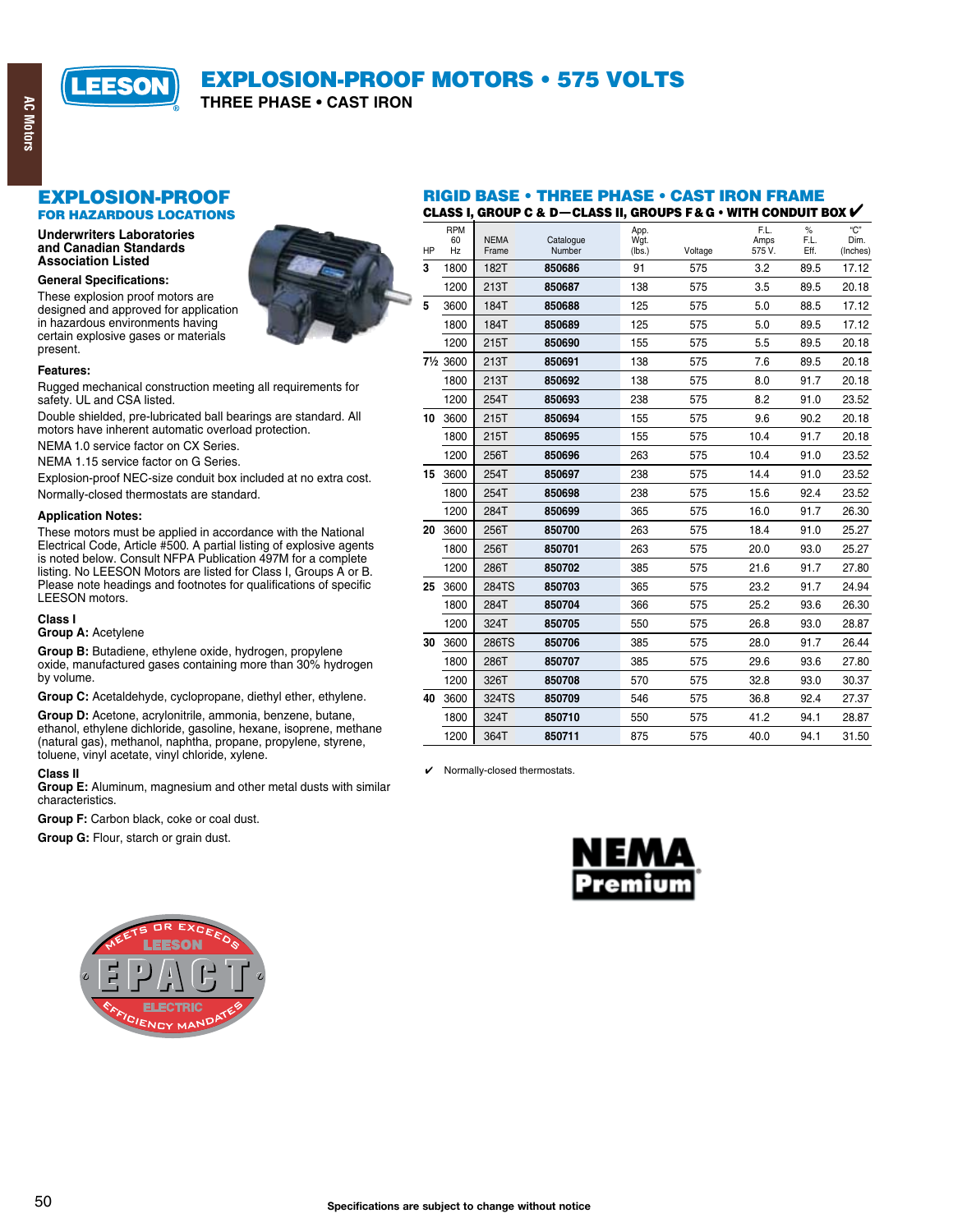## **EXPLOSION-PROOF MOTORS . 575 VOLTS**

THREE PHASE . CAST IRON



# RIGID BASE • THREE PHASE • CAST IRON FRAME C FACE WITH RIGID BASE • THREE PHASE CLASS I, GROUP C & D—CLASS II, GROUPS F& G • WITH CONDUIT BOX V CAST IRON FRAME

|     |                        |                      |                     |                        |         |                        |                      |                         |    |                        | .                    |                                                   |                        |         |                        |                      |                         |
|-----|------------------------|----------------------|---------------------|------------------------|---------|------------------------|----------------------|-------------------------|----|------------------------|----------------------|---------------------------------------------------|------------------------|---------|------------------------|----------------------|-------------------------|
| HP  | <b>RPM</b><br>60<br>Hz | <b>NEMA</b><br>Frame | Catalogue<br>Number | App.<br>Wgt.<br>(lbs.) | Voltage | F.L.<br>Amps<br>575 V. | $\%$<br>F.L.<br>Eff. | "C"<br>Dim.<br>(Inches) |    |                        | WITH CONDUIT BOX $V$ | <b>CLASS I. GROUP D-CLASS II. GROUPS F&amp; G</b> |                        |         |                        |                      |                         |
| 50  | 3600                   | 326TS                | 850712              | 570                    | 575     | 45.6                   | 93.0                 | 28.87                   | HP | <b>RPM</b><br>60<br>Hz | <b>NEMA</b><br>Frame | Catalogue<br>Number                               | App.<br>Wgt.<br>(lbs.) | Voltage | F.L.<br>Amps<br>575 V. | $\%$<br>F.L.<br>Eff. | "C"<br>Dim.<br>(Inches) |
|     | 1800                   | 326T                 | 850713              | 570                    | 575     | 49.2                   | 94.5                 | 30.37                   | 3  | 3600                   | <b>182TC</b>         | 850736                                            | 90                     | 575     | 3.0                    | 86.5                 | 17.12                   |
|     | 1200                   | 365T                 | 850714              | 875                    | 575     | 49.6                   | 94.1                 | 32.50                   |    | 1800                   | 182TC                | 850737                                            | 91                     | 575     | 3.2                    | 89.5                 | 17.12                   |
| 60  | 3600                   | 364TS                | 850715              | 875                    | 575     | 56.4                   | 93.6                 | 29.38                   |    |                        |                      |                                                   |                        |         |                        |                      |                         |
|     | 1800                   | 364T                 | 850716              | 825                    | 575     | 57.6                   | 95.0                 | 31.50                   |    |                        | 1200 213TC           | 850738                                            | 138                    | 575     | 3.5                    | 89.5                 | 20.18                   |
|     | 1200                   | 404T                 | 850717              | 850                    | 575     | 57.6                   | 94.5                 | 31.50                   | 5  | 3600                   | 184TC                | 850739                                            | 125                    | 575     | 5.0                    | 88.5                 | 17.12                   |
| 75  | 3600                   | 365TS                | 850718              | 875                    | 575     | 69.6                   | 93.6                 | 30.38                   |    |                        | 1800 184TC           | 850740                                            | 125                    | 575     | 5.0                    | 89.5                 | 17.12                   |
|     | 1800                   | 365T                 | 850719              | 875                    | 575     | 71.2                   | 95.4                 | 32.50                   |    | 1200                   | 215TC                | 850741                                            | 155                    | 575     | 5.5                    | 89.5                 | 20.18                   |
|     | 1200                   | 405T                 | 850720              | 1100                   | 575     | 72.8                   | 94.5                 | 37.12                   |    | 71/2 3600              | 213TC                | 850742                                            | 138                    | 575     | 7.6                    | 89.5                 | 20.18                   |
| 100 | 3600                   | 405TS                | 850721              | 1100                   | 575     | 88.0                   | 94.1                 | 34.12                   |    |                        | 1800 213TC           | 850743                                            | 138                    | 575     | 8.0                    | 91.7                 | 20.18                   |
|     | 1800                   | 405T                 | 850722              | 1100                   | 575     | 91.2                   | 95.4                 | 37.12                   |    | 1200                   | 254TC                | 850744                                            | 238                    | 575     | 8.2                    | 91.0                 | 23.52                   |
|     | 1200                   | 444T                 | 850723              | 1760                   | 575     | 94.4                   | 95.0                 | 41.25                   | 10 | 3600                   | 215TC                | 850745                                            | 155                    | 575     | 9.6                    | 90.2                 | 20.18                   |
| 125 | 3600                   | 444TS                | 850724              | 1760                   | 575     | 109.6                  | 95.0                 | 37.50                   |    | 1800                   | 215TC                | 850746                                            | 155                    | 575     | 10.4                   | 91.7                 | 20.18                   |
|     | 1800                   | 444T                 | 850725              | 1760                   | 575     | 116.8                  | 95.4                 | 41.25                   |    | 1200                   | 256TC                | 850747                                            | 263                    | 575     | 10.4                   | 91.0                 | 23.52                   |
|     | 1200                   | 445T                 | 850726              | 2050                   | 575     | 124.0                  | 95.0                 | 43.19                   | 15 | 3600                   | 254TC                | 850748                                            | 238                    | 575     | 14.4                   | 91.0                 | 23.52                   |
| 150 | 3600                   | 445TS                | 850727              | 2050                   | 575     | 133.6                  | 95.0                 | 37.50                   |    |                        | 1800 254TC           | 850749                                            | 238                    | 575     | 15.6                   | 92.4                 | 23.52                   |
|     | 1800                   | 445T                 | 850728              | 2050                   | 575     | 137.6                  | 95.8                 | 43.19                   |    |                        | 1200 284TC           | 850750                                            | 365                    | 575     | 16.0                   | 91.7                 | 26.30                   |
|     | 1200                   | 445T                 | 850729              | 2150                   | 575     | 145.6                  | 95.8                 | 43.19                   | 20 | 3600                   | 256TC                | 850751                                            | 263                    | 575     | 18.4                   | 91.0                 | 25.27                   |
| 200 | 3600                   | 445TS                | 850730              | 2050                   | 575     | 177.6                  | 95.4                 | 37.50                   |    | 1800                   | <b>256TC</b>         | 850752                                            | 263                    | 575     | 20.0                   | 93.0                 | 25.27                   |
|     | 1800                   | 445T                 | 850731              | 2200                   | 575     | 180                    | 96.2                 | 43.19                   |    | 1200                   | 286TC                | 850753                                            | 385                    | 575     | 21.6                   | 91.7                 | 27.80                   |
|     | 1200                   | 445T                 | 850732              | 2300                   | 575     | 194.4                  | 95.8                 | 51.69                   | 25 | 3600                   | 284TSC               | 850754                                            | 365                    | 575     | 23.2                   | 91.7                 | 24.94                   |
| 250 | 3600                   | 449TS*               | 850733              | 2200                   | 575     | 220                    | 95.4                 | 47.97                   |    |                        | 1800 284TC           | 850755                                            | 366                    | 575     | 25.2                   | 93.6                 | 26.30                   |
|     | 1800                   | 449T*                | 850734              | 2200                   | 575     | 232                    | 95.0                 | 51.69                   |    | 1200                   | 324TC                | 850756                                            | 550                    | 575     | 26.8                   | 93.0                 | 28.87                   |
|     | 1200                   | 449T*                | 850735              | 2500                   | 575     | 240                    | 95.4                 | 51.69                   | 30 | 3600                   | <b>286TSC</b>        | 850757                                            | 385                    | 575     | 28.0                   | 91.7                 | 26.44                   |
|     |                        |                      |                     |                        |         |                        |                      |                         |    |                        | $1800$ 286TC         | 850758                                            | 385                    | 575     | 29 R                   | 93 R                 | 27.80                   |

\*Class I, Group D-Class II, Groups F & G.

|    | 1800     | <b>256TC</b>  | 850752 | 263  | 575 | 20.0  | 93.0 | 25.27 |
|----|----------|---------------|--------|------|-----|-------|------|-------|
|    | 1200     | 286TC         | 850753 | 385  | 575 | 21.6  | 91.7 | 27.80 |
| 25 | 3600     | <b>284TSC</b> | 850754 | 365  | 575 | 23.2  | 91.7 | 24.94 |
|    | 1800     | 284TC         | 850755 | 366  | 575 | 25.2  | 93.6 | 26.30 |
|    | 1200     | 324TC         | 850756 | 550  | 575 | 26.8  | 93.0 | 28.87 |
| 30 | 3600     | <b>286TSC</b> | 850757 | 385  | 575 | 28.0  | 91.7 | 26.44 |
|    | 1800     | 286TC         | 850758 | 385  | 575 | 29.6  | 93.6 | 27.80 |
|    | 1200     | 326TC         | 850759 | 570  | 575 | 32.8  | 93.0 | 30.37 |
| 40 | 3600     | 324TSC        | 850760 | 546  | 575 | 36.8  | 92.4 | 27.37 |
|    | 1800     | 324TC         | 850761 | 550  | 575 | 41.2  | 94.1 | 28.87 |
|    | 1200     | 364TC         | 850762 | 875  | 575 | 40.0  | 94.1 | 31.50 |
| 50 | 3600     | 326TSC        | 850763 | 570  | 575 | 45.6  | 93.0 | 28.87 |
|    | 1800     | 326TC         | 850764 | 570  | 575 | 49.2  | 94.5 | 30.37 |
|    | 1200     | 365TC         | 850765 | 875  | 575 | 49.6  | 94.1 | 32.50 |
| 60 | 3600     | 364TSC        | 850766 | 875  | 575 | 56.4  | 93.6 | 29.38 |
|    | 1800     | 364TC         | 850767 | 825  | 575 | 57.6  | 95.0 | 31.50 |
|    | 1200     | 404TC         | 850768 | 850  | 575 | 57.6  | 94.5 | 31.50 |
| 75 | 3600     | 365TSC        | 850769 | 875  | 575 | 69.6  | 93.6 | 30.38 |
|    | 1800     | 365TC         | 850770 | 875  | 575 | 71.2  | 95.4 | 32.50 |
|    | 1200     | 405TC         | 850771 | 1100 | 575 | 72.8  | 94.5 | 37.12 |
|    | 100 3600 | 405TSC        | 850772 | 1100 | 575 | 88.0  | 94.1 | 34.12 |
|    | 1800     | 405TC         | 850773 | 1100 | 575 | 91.2  | 95.4 | 37.12 |
|    | 1200     | 444TC         | 850774 | 1760 | 575 | 94.4  | 95.0 | 41.25 |
|    | 125 3600 | 444TSC        | 850775 | 1760 | 575 | 109.6 | 95.0 | 37.50 |
|    | 1800     | 444TC         | 850776 | 1760 | 575 | 116.8 | 95.4 | 41.25 |
|    | 1200     | 445TC         | 850777 | 2050 | 575 | 124.0 | 95.0 | 43.19 |
|    | 150 3600 | 445TSC        | 850778 | 2050 | 575 | 133.6 | 95.0 | 37.50 |
|    | 1800     | 445TC         | 850779 | 2050 | 575 | 137.6 | 95.8 | 43.19 |
|    | 1200     | 445TC         | 850780 | 2160 | 575 | 145.6 | 95.8 | 43.19 |

 $\checkmark$  Normally-closed thermostats.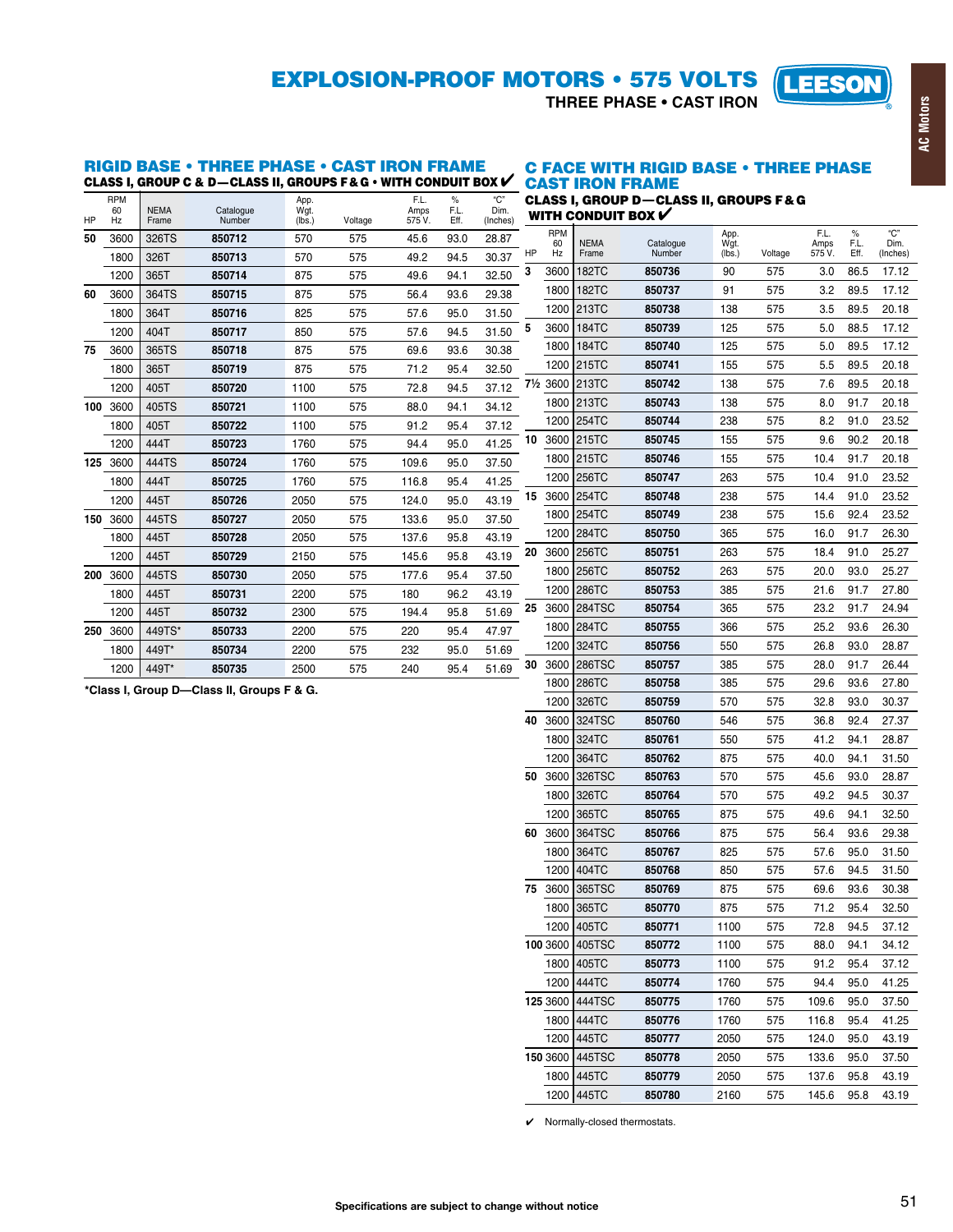

## **EXPLOSION-PROOF MOTORS . 208-230/460 VOLTS**

THREE PHASE . CAST IRON

## **EXPLOSION-PROOF**

**FOR HAZARDOUS LOCATIONS** 

**Underwriters Laboratories** and Canadian Standards **Association Listed** 

#### **General Specifications:**

These explosion proof motors are designed and approved for application in hazardous environments having certain explosive gases or materials present.



#### Features:

Rugged mechanical construction meeting all requirements for safety. UL and CSA listed.

Double shielded, pre-lubricated ball bearings are standard. All motors have inherent automatic overload protection. NEMA 1.0 service factor CX Series.

NEMA 1.15 service factor G Series.

Explosion-proof NEC-size conduit box included at no extra cost.

Normally closed thermostats are standard.

#### **Application Notes:**

These motors must be applied in accordance with the National Electrical Code, Article #500. A partial listing of explosive agents is noted below. Consult NFPA Publication 497M for a complete listing. No LEESON Motors are listed<br>for Class I, Groups A or B. Please note headings and footnotes for qualifications of specific LEESON motors.

#### Class I

#### Group A: Acetylene

Group B: Butadiene, ethylene oxide, hydrogen, propylene oxide, manufactured gases containing more than 30% hydrogen by volume.

Group C: Acetaldehyde, cyclopropane, diethyl ether, ethylene.

Group D: Acetone, acrylonitrile, ammonia, benzene, butane, ethanol, ethylene dichloride, gasoline, hexane, isoprene, methane (natural gas), methanol, naphtha, propane, propylene, styrene, toluene, vinyl acetate, vinyl chloride, xylene.

#### **Class II**

Group E: Aluminum, magnesium and other metal dusts with similar characteristics.

Group F: Carbon black, coke or coal dust.

Group G: Flour, starch or grain dust.



#### **RIGID BASE • THREE PHASE • CAST IRON FRAME** CLASS I, GROUP C & D-CLASS II, GROUPS F & G  $\cdot$  with conduit box  $V$

|    | <b>RPM</b> |                      |                     | App.           |         | F.L.           | $\%$         | "C"              |
|----|------------|----------------------|---------------------|----------------|---------|----------------|--------------|------------------|
| HP | 60<br>Hz   | <b>NEMA</b><br>Frame | Catalogue<br>Number | Wgt.<br>(lbs.) | Voltage | Amps<br>460 V. | F.L.<br>Eff. | Dim.<br>(Inches) |
| 3  | 1800       | 182T                 | 825085              | 91             | 230/460 | 4.0            | 89.5         | 17.12            |
|    | 1200       | 213T                 | 825129              | 138            | 230/460 | 4.4            | 89.5         | 20.18            |
| 5  | 3600       | 184T                 | 825086              | 125            | 230/460 | 6.2            | 88.5         | 17.12            |
|    | 1800       | 184T                 | 825087              | 125            | 230/460 | 6.3            | 89.5         | 17.12            |
|    | 1200       | 215T                 | 825130              | 155            | 230/460 | 6.9            | 89.5         | 20.18            |
|    | 71/2 3600  | 213T                 | 825088              | 138            | 230/460 | 9.5            | 89.5         | 20.18            |
|    | 1800       | 213T                 | 825089              | 138            | 230/460 | 10.0           | 91.7         | 20.18            |
|    | 1200       | 254T                 | 825131              | 238            | 230/460 | 10.2           | 91.0         | 23.52            |
| 10 | 3600       | 215T                 | 825090              | 155            | 230/460 | 12.0           | 90.2         | 20.18            |
|    | 1800       | 215T                 | 825091              | 155            | 230/460 | 13.0           | 91.7         | 20.18            |
|    | 1200       | 256T                 | 825132              | 263            | 230/460 | 13.0           | 91.0         | 23.52            |
| 15 | 3600       | 254T                 | 825092              | 238            | 230/460 | 18.0           | 91.0         | 23.52            |
|    | 1800       | 254T                 | 825093              | 238            | 230/460 | 19.5           | 92.4         | 23.52            |
|    | 1200       | 284T                 | 盎                   | 365            | 230/460 | 20.0           | 91.7         | 26.30            |
| 20 | 3600       | 256T                 | 825094              | 263            | 230/460 | 23.0           | 91.0         | 25.27            |
|    | 1800       | 256T                 | 825095              | 263            | 230/460 | 25.0           | 93.0         | 25.27            |
|    | 1200       | 286T                 | 825134              | 385            | 230/460 | 27.0           | 91.7         | 27.80            |
| 25 | 3600       | 284TS                | 825096              | 365            | 230/460 | 29.0           | 91.7         | 24.94            |
|    | 1800       | 284T                 | 825135              | 366            | 230/460 | 31.5           | 93.6         | 26.30            |
|    | 1200       | 324T                 | 825136              | 550            | 230/460 | 33.5           | 93.0         | 28.87            |
| 30 | 3600       | 286TS                | 825098              | 385            | 230/460 | 35.0           | 91.7         | 26.44            |
|    | 1800       | 286T                 | 825099              | 385            | 230/460 | 37.0           | 93.6         | 27.80            |
|    | 1200       | 326T                 | 825137              | 570            | 230/460 | 41.0           | 93.0         | 30.37            |
| 40 | 3600       | 324TS                | 825100              | 546            | 230/460 | 46.0           | 92.4         | 27.37            |
|    | 1800       | 324T                 | 825101              | 550            | 230/460 | 51.5           | 94.1         | 28.87            |
|    | 1200       | 364T                 | 825138              | 875            | 230/460 | 50.0           | 94.1         | 31.50            |

✔ Normally-closed thermostats.<br> **\*** Contact Factory for Catalogue Number.



#### **SHADED FRAME INDICATES CAST IRON CONSTRUCTION**